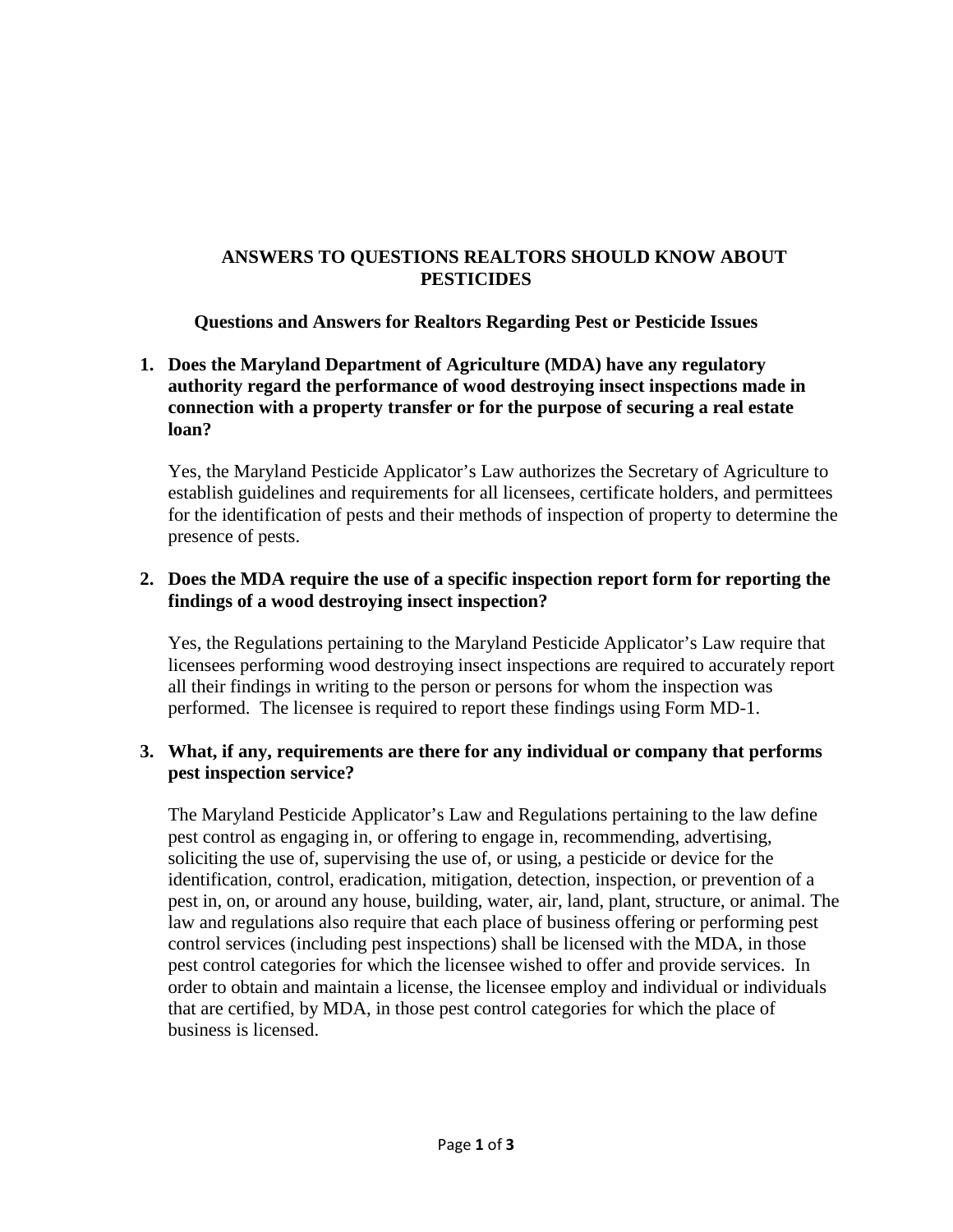### **4. What types of licenses, certificates and registration identification card does MDA issue firms that offer pest inspections, including wood destroying insect inspections and what credentials must they and their employees have?**

MDA issues Pesticide Business licenses to commercial firms that offer and provide pest control and pest detection/identification services. Employees of these firms that are performing pest control services must be either certified as a pesticide applicator or registered as a pest control technician by MDA. MDA also issues Pest Control Consultant Licenses to firms. These firms provide pest detection/identification and may make pest control recommendations. Employees of these firms that are performing pest detection/identification or pest control recommendations must be either certified as a pest control consultant or registered as a technician.

# **5. Who should a realtor, seller or buyer contact if there is a dispute over the findings of a pest inspection report that has been performed by a licensed pest control business or pest control consultant?**

If a dispute arises about the findings of a pest inspection, the realtor, seller, or buyer should first contact the firm that conducted the inspection to see if they can resolve the dispute. If they cannot resolve the dispute, then it may be advantageous to get a second opinion from another licensed firm.

# **6. Does MDA investigate complaints involving pest inspections?**

Yes, but only if disputes regarding insect inspections cannot be resolved by the inspection firm and/or a second opinion. Should this be the case, the realtor, seller or buyer can contact MDA's Pesticide Regulation Section at 410-841-5710.

# 7. **Is pesticide spraying by farmers harmful to health?**

No, pesticide may be sold in the United States until the U.S. Environmental Protection Agency (EPA) has reviewed the manufacturer's application for registration and determined that the use of the product does not present an unreasonable risk to humans, wildlife, or the environment. As part of EPA's registration process, the EPA must approve all language that the manufacturer/registrant proposes to include in the product labeling. EPA reviews the labeling to make sure it contains all the information needed for the effective use of the pesticide product and that the information is backed up by data submitted (or cited) by the manufacturer. Safely using pesticides depends on using the appropriate pesticide and using it correctly. The label on the pesticide container provides instructions for use of the pesticide. The label also includes warnings that are intended to let the user know how to prevent harmful exposure, such as wearing protective clothing, keeping children and pets out of the treated area(s) for certain periods. It is important that anyone applying a pesticide should **Read the pesticide product label first** before applying a pesticide.